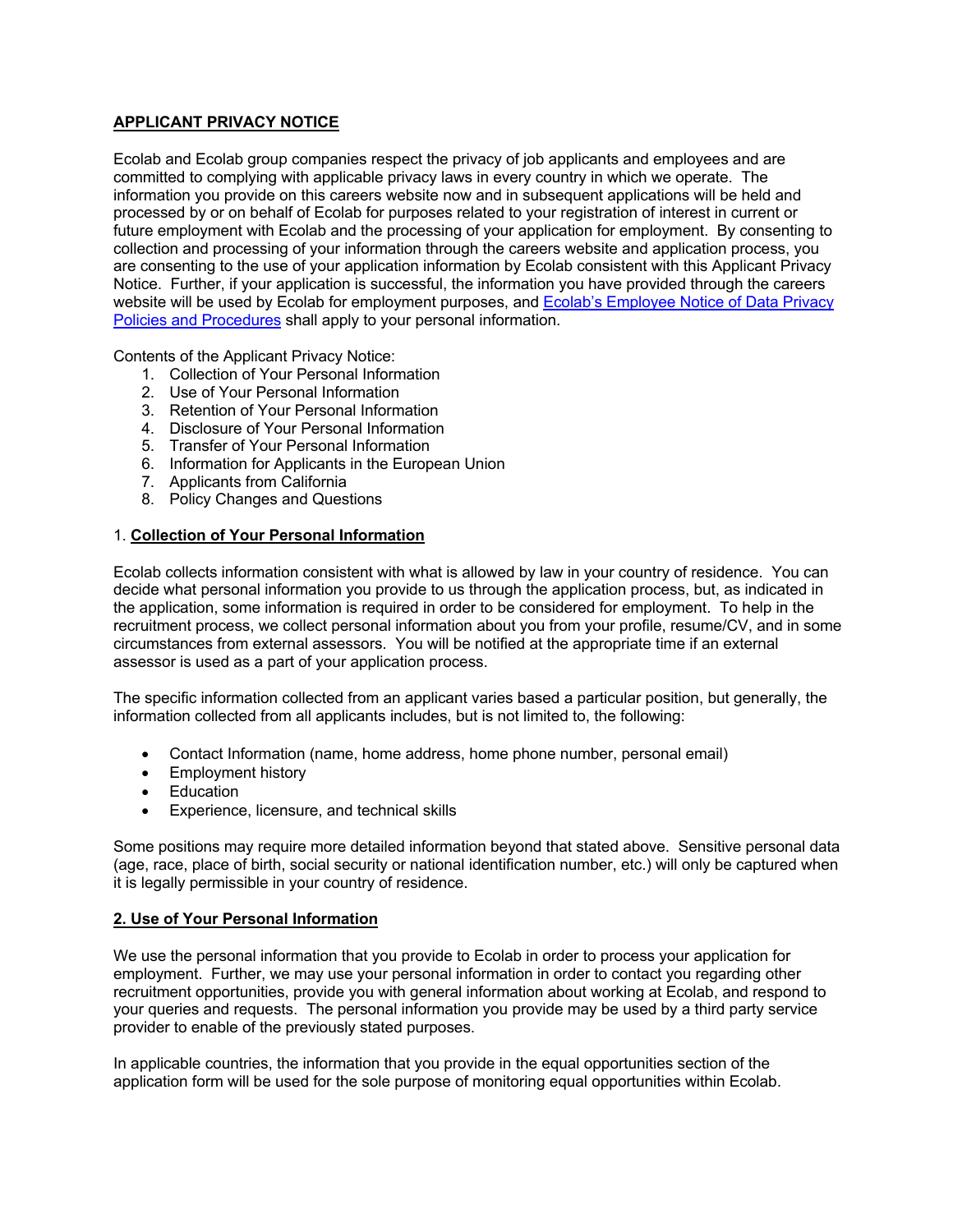Under no circumstances will the information you provide be used for marketing purposes.

## **3. Retention of Your Information**

If your application is successful, the information provided via Ecolab's career website will be used in the administration of your employment consistent with Ecolab's Employee Notice of Data Privacy Policies and Procedures, which you will be presented with and have access to once you start your employment at Ecolab.

If your application is unsuccessful, you agree that Ecolab may retain and use the information which you provided in your application to deal with any matter which may arise in connection with your application, for purposes of contacting you in connection with ongoing recruitment opportunities, as well as for data analysis, general management and business purposes. Ecolab may retain your personal information for up to 12 months from the date you last applied for employment at Ecolab. After that period, your data will be deleted from Ecolab's databases, unless Ecolab is under a legal obligation to retain it.

You have the option to withdraw yourself from a particular requisition at any time, and, through the applicant portal, you have the ability to delete or modify your information. Although you may request that your information be deleted from our database at any time, we may retain certain information related to your particular application in order to meet legal or records retention requirements in your country of residence. If you have requested deletion, the information will be purged when no longer required by law. Full instructions on both these options are detailed in your candidate account.

You can update your contact details at any time by visiting your candidate account and updating your information accordingly.

*Notice to the applicants from the European Union*: See the additional information in Section 6 below.

## **4. Disclosure of Your Personal Information**

Access to your personal information is limited within Ecolab to those persons necessary for consideration of your application and with the appropriate information security assignments. To complete the evaluation of your application, this access may include individuals within the Ecolab group companies but outside your country of residence. If transferred outside your country of residence, your data is protected consistent with the language of this notice. If your application is not accepted and you have consented to Ecolab's retention of your data, access is limited to those persons necessary to maintain that information and keep you informed of ongoing opportunities with Ecolab. As with your initial application, access may include members of Ecolab's recruiting team within the Ecolab group companies but outside your country of residence.

To achieve better quality in the processing and administration of applicant data, Ecolab has entered into contracts with third parties to carry out processing on behalf of and only according to Ecolab's instructions. When data is disclosed to third parties, those parties are bound by confidentiality and data protection agreements and are required to keep your data secure consistent with the laws in your country of residence.

The third parties appointed by Ecolab may also use their own third parties (sub-processors) to carry out some of their processing. These sub-processors are also under the duty to maintain appropriate levels of security and confidentiality and only use the information as instructed consistent with the laws in your country of residence.

In addition, we may release personal information: (i) to the extent we have a good-faith belief that such action is necessary to comply with any applicable law, protect ourselves against any liability, defend ourselves against any claims, protect the rights, property and personal safety of any applicant or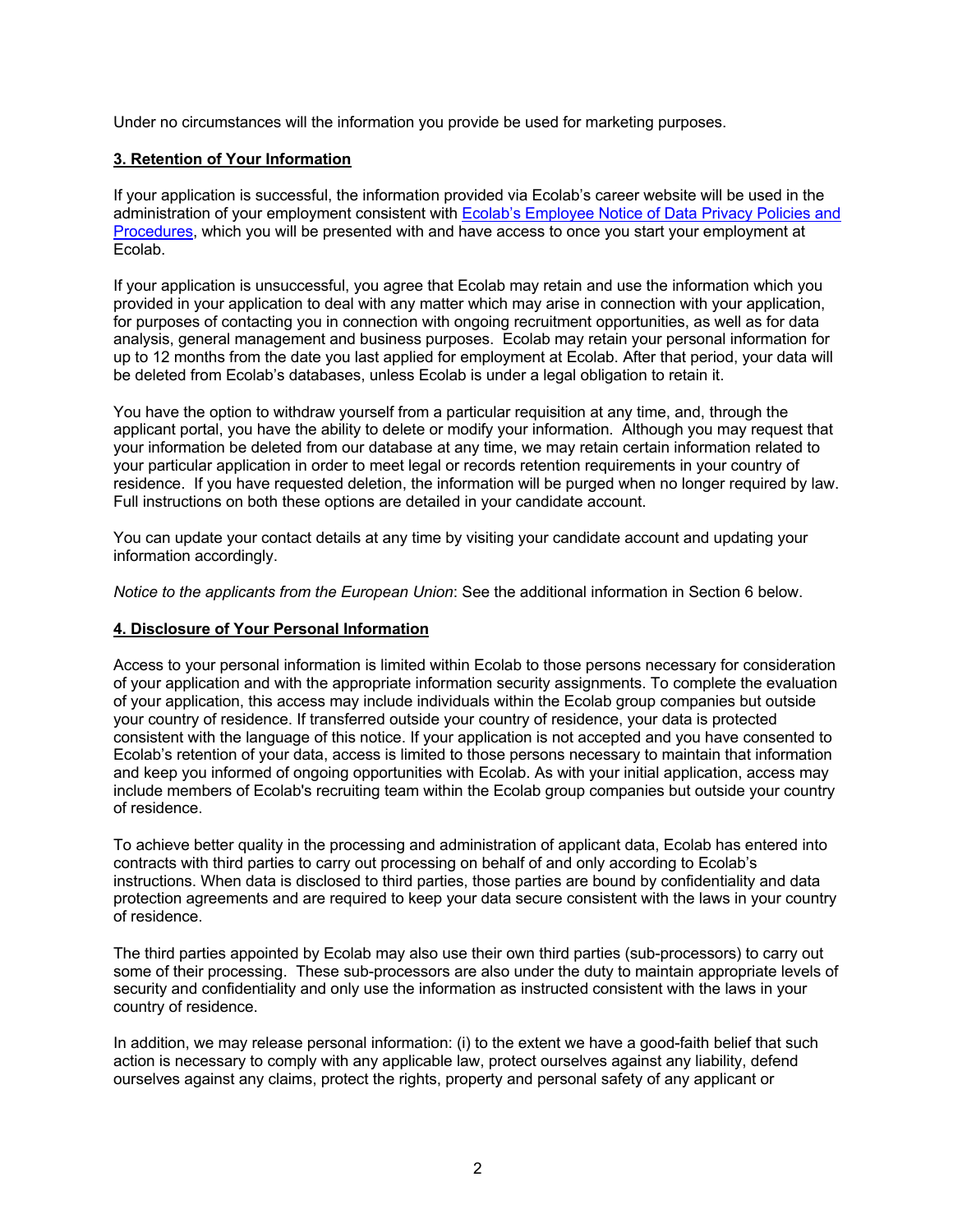employee, or protect the public welfare; (ii) to respond to a court order, subpoena, or search warrant; or (iii) in the event we or an affiliated company are acquired by or merged with a third-party entity.

## **5. International Transfer of Your Personal Information:**

If you are located outside the United States, in particular if you are located in Switzerland, the United Kingdom, or the European Economic Area ("EEA"), please note that Ecolab and our servers are located in the United States. Any information that you provide to us may be transferred to and processed in the United States or other countries around the world where we do business. Although this may include recipients of information located in countries where there may be a lower level of legal protection for your personal information than in your country, we will protect your information in accordance with requirements applicable to the law in your particular jurisdiction and take steps to only share with third parties that offer similar protection. The purpose of such a transfer is limited to the purposes described here. By using our Service, you unambiguously consent to your information being collected, processed, used, and transferred as disclosed herein.

#### **6. Applicants from the European Union:**

If you are located in EEA, the General Data Protection Regulation ("GDPR") grants you certain rights under the law. In particular, in certain circumstances, you have the following data protection rights:

- The right to access, update or delete the personal information we have on you.
- The right of rectification. You have the right to have your personal information rectified if that information is inaccurate or incomplete.
- The right to object. You have the right to object to our processing of your personal information.
- The right of restriction. You have the right to request that we restrict the processing of your personal information.
- The right to data portability. You have the right to be provided with a copy of the personal information we have on you in a structured, machine-readable and commonly used format.
- The right to withdraw consent. You also have the right to withdraw your consent at any time where we relied on your consent to process your personal information.

In order make a request regarding your personal information, please contact us as described herein or contact us through the job applicant portal.

If you have a comment, question, or complaint about how we are handling your personal information, we hope that you contact us at as described herein or via the applicant portal in order to allow us to resolve the matter. In addition, if you are located in the EEA, you may submit a complaint regarding the processing of your personal information to the EU data protection authorities (each a "DPA"). The following link may assist you in finding the appropriate DPA: https://ec.europa.eu/justice/dataprotection/bodies/authorities/index\_en.htm.

Our legal basis for collecting and using the personal information described in this Notice depends on the personal information we collect and the specific context in which we collect it. We may process personal information because:

- We need to perform or execute an employment contract with you;
- You have given us consent to do so;
- The processing is in our legitimate interest to process your job application, when that legitimate interest is not overridden by your rights;
- To comply with the law.

Where personal information is processed based on consent, EU residents have the right to withdraw such consent at any time. To do so, please contact us as described in this Notice. If there is a different legal